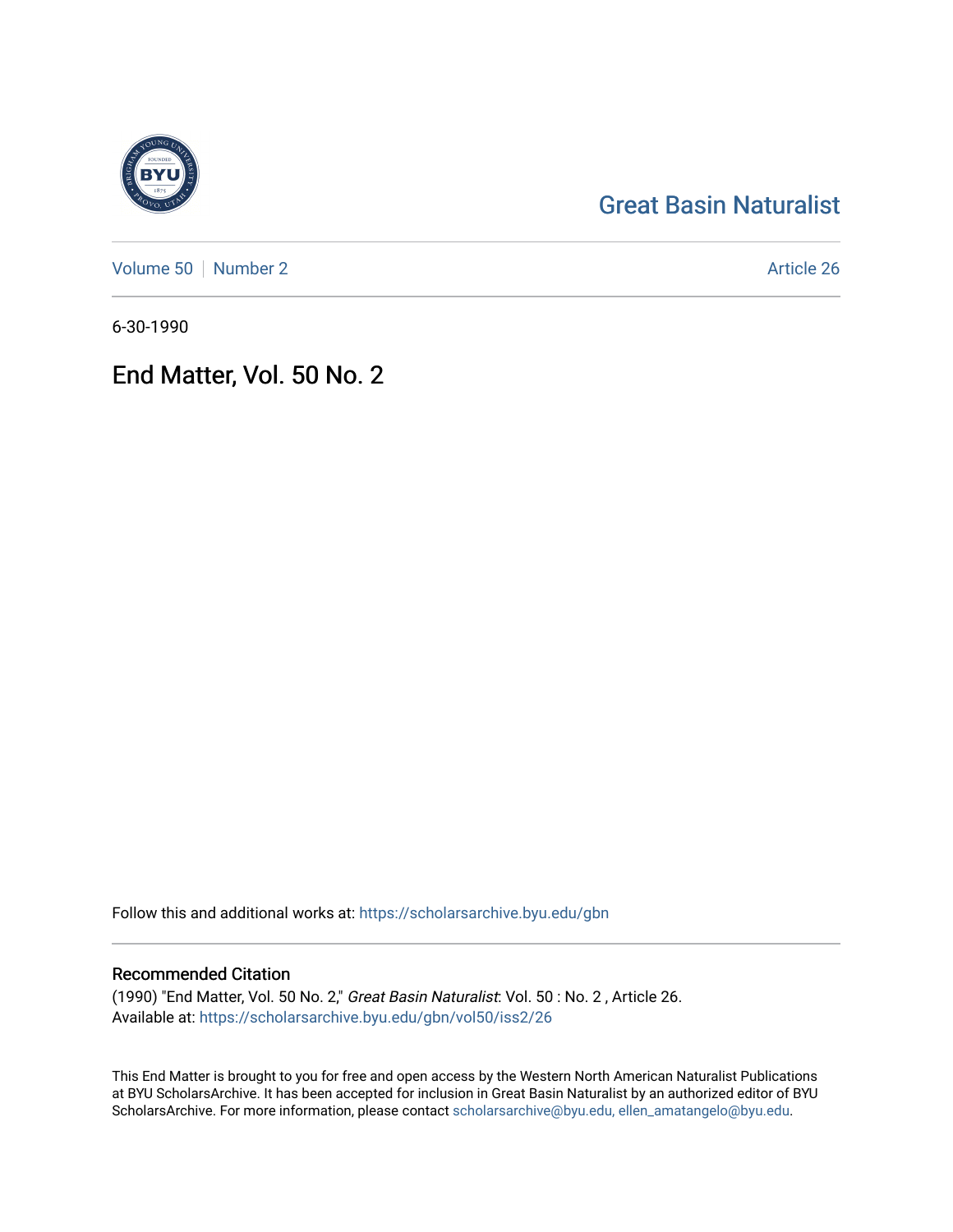#### INFORMATION FOR AUTHORS

The Great Basin Naturalist welcomes previously unpublished manuscripts pertaining to the biological natural history of western North America. Pref erence will be given to concise manuscripts of up to 12,000 words.

MANUSCRIPTS SHOULD BE SUBMITTED to James R. Barnes, Editor, Great Basin Naturalist, 290 MLBM, Brigham Young University, Provo, Utah 84602. A cover letter accompanying the manuscript must include phone number(s) of the author submitting the manuscript; it must also provide information describing the extent to which data, text, or illustrations have been used in other papers or books that are published, in press, submitted, or soon to be submitted elsewhere. Authors should adhere to the following guidelines; manuscripts not so prepared may be returned for revision.

CONSULT THE MOST RECENT ISSUE of this journal for general style and format. Also refer to the CBE Style Manual, 5th edition (Council of Biology Editors, <sup>9650</sup> Rockville Pike, Bethesda, MD <sup>20814</sup> USA; \$24).

TYPE AND DOUBLE SPACE all materials, including hterature cited, table headings, and figure legends. Avoid hyphenated words at right-hand margins. Underline words to be printed in italics. Use stan dard bond ( $22 \times 28$  cm), leaving 2.5-cm margins on all sides.

SUBMIT <sup>3</sup> COPIES of the manuscript. Number allpages and assemble each copy separately: title page, abstract and key words, text, acknowledgments, literature cited, appendices, tables, figure legends, figures.

TITLE PAGE includes an informative title no lon ger than 15 words, names and addresses of authors, a running head of fewer than 40 letters and spaces, footnotes to indicate change of address and author to whom correspondence should be addressed if other than the first author.

ABSTRACT states the purpose, methods, results, and conclusions of the research. It is followed by 6-12 key words, listed in order of decreasing importance, to be used for indexing.

TEXT has centered main headings printed in all capital letters; second-level headings are centered in upper- and lower-case letters; third-level headings begin paragraphs.

VOUCHER SPECIMENS. Authors are encouraged to designate, properly prepare, label, and deposit high-quality voucher specimens and cultures documenting their research in an established permanent collection, and to cite the repository in publication.

REFERENCES IN THE TEXT are cited by author and date: e.g., Martin (1989) or (Martin 1989). Multiple citations should be separated by commas and listed in chronological order. Use "et al." after name of first author for citations having more than two authors.

ACKNOWLEDGMENTS, under a centered main heading, include special publication numbers when appropriate.

LITERATURE CITED, also under a centered main heading, lists references alphabetically in the fol lowing formats:

- Mack, G. D., and L. D. Flake. 1980. Habitat rela tionships of waterfowl broods on South Dakota stock ponds. Journal of Wildlife Management 44: 695-700.
- Sousa, W. P. 1985. Disturbance and patch dynamics on rocky intertidal shores. Pages 101-124 in S. T. A. Pickett and P. S. White, eds. , The ecology of natural disturbance and patch dy namics. Academic Press, New York.
- Coulson, R. N., and J. A. Witter. 1984. Forest entomology: ecology and management. John Wiley and Sons, Inc., New York. 669 pp.

TABLES are double spaced on separate sheets and designed to fit the width of either a single column or a page. Use lower-case letters to indicate foot notes.

PHOTOCOPIES OF FIGURES are submitted initially with the manuscript; editors may suggest changes. Lettering on figures should be large enough to withstand reduction to one- or two column width. Originals must be no larger than  $22 \times 28$  cm.

NOTES. If your manuscript would be more ap propriate as a short communication or note, follow the above instructions but do not include an abstract.

A CHARGE of \$45 per page is made for articles published; the rate for subscribers will be \$40 per page. However, manuscripts with complex tables and/or numerous half-tones will be assessed an additional charge. Reprints may be purchased at the time of publication (an order form is sent with the proofs).

#### FINAL CHECK:

- Cover letter explains any duplication of infor mation and provides phone number(s)
- 3 copies of the manuscript
- Conformity with instructions
- Photocopies of illustrations